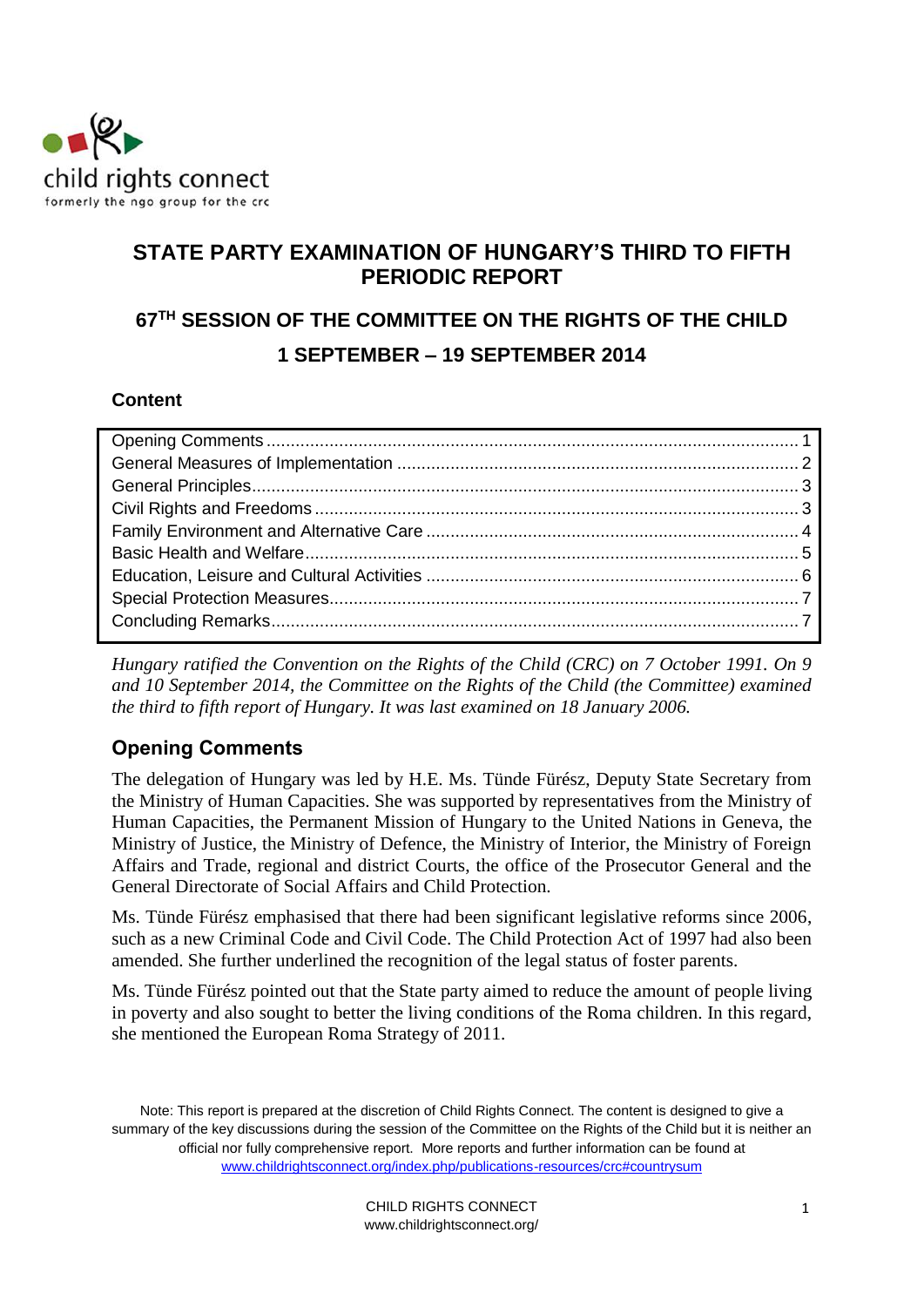Ms. Tünde Fürész spoke of the use of alternative sanctions in order to prevent the criminalisation of minors in conflict with the law. Mediation and voluntary restitution were being encouraged.

Mr. Gehad Madi, Ms. Maria Rita Parsi, Ms. Yasmeen Shariff, Ms. Kirsten Sandberg and Ms. Renate Winter, the members of the Committee task force for Hungary, welcomed the multidisciplinary delegation and the new legislation. They further commended the ratification of the two Optional Protocols.

## <span id="page-1-0"></span>**General Measures of Implementation**

#### *Legislation*

The Committee asked about the legal status of the CRC in the domestic legislation of the State party. It also recommended the ratification of the third Optional Protocol on a Communications Procedure. The delegation explained that the State party was dualist and that the CRC had been transposed and was at the top of the legal hierarchy. It added that the Constitutional Court was responsible in ensuring the harmonisation and the annulment of any contradictory law. The delegation also said that lawyers as well as public administration authorities used articles of the CRC within guardianship proceedings.

#### *Coordination and monitoring*

The Committee noted that the National Strategy "Making Things Better for our Children" (2007-2032) focused on the eradication of poverty and was not a comprehensive plan dealing with the entirety of children's rights. The delegation responded that the strategy was focusing on access to quality education and children living in the 23 most disadvantaged regions.

The Committee underlined the absence of a single coordination body. It asked if there were appropriate resources for coordination. The delegation responded that the rights of the child were a horizontal issue and that the State Secretariat was in charge of coordination. It explained that a human rights task force was established, which was an inter-ministerial organisation with different subcommittees; one of these was focusing on the rights of the child. The delegation acknowledged that coordination needed to be reinforced.

The Committee enquired about the independence of the Commissioner for Fundamental Rights and about the number of complaints received and how they were dealt with. It also asked about the intention of having an Ombudsman for children and pointed out that the Commissioner had not been heard by the Parliament since 2009. The delegation answered that the Office of the Commissioner for Fundamental Rights had been reformed in 2012. The Commissioner had been elected by a two thirds majority and had to report to the Parliament. The delegation further explained that since 2008 the Commissioner had a website that allowed children to report cases. It added that a budget had been earmarked for the Commissioner and that it was being accredited status A from the International Coordinating Committee of National Institutions for the Promotion and Protection of Human Rights.

#### *Dissemination and training*

The Committee noted that, according to the Eurobarometer survey, children in the State party were the least aware about their rights in Europe. It asked about the training given to professionals and the incorporation of the CRC in the school curricula. The delegation explained that, in 2013, a child friendly task force was created to provide information on the CRC and thus the survey could not reflect the recent progress. It added that the national curriculum did have a part on child rights and the opportunity was given to schools to contact the Commissioner for Fundamental Rights to receive training. The delegation further spoke of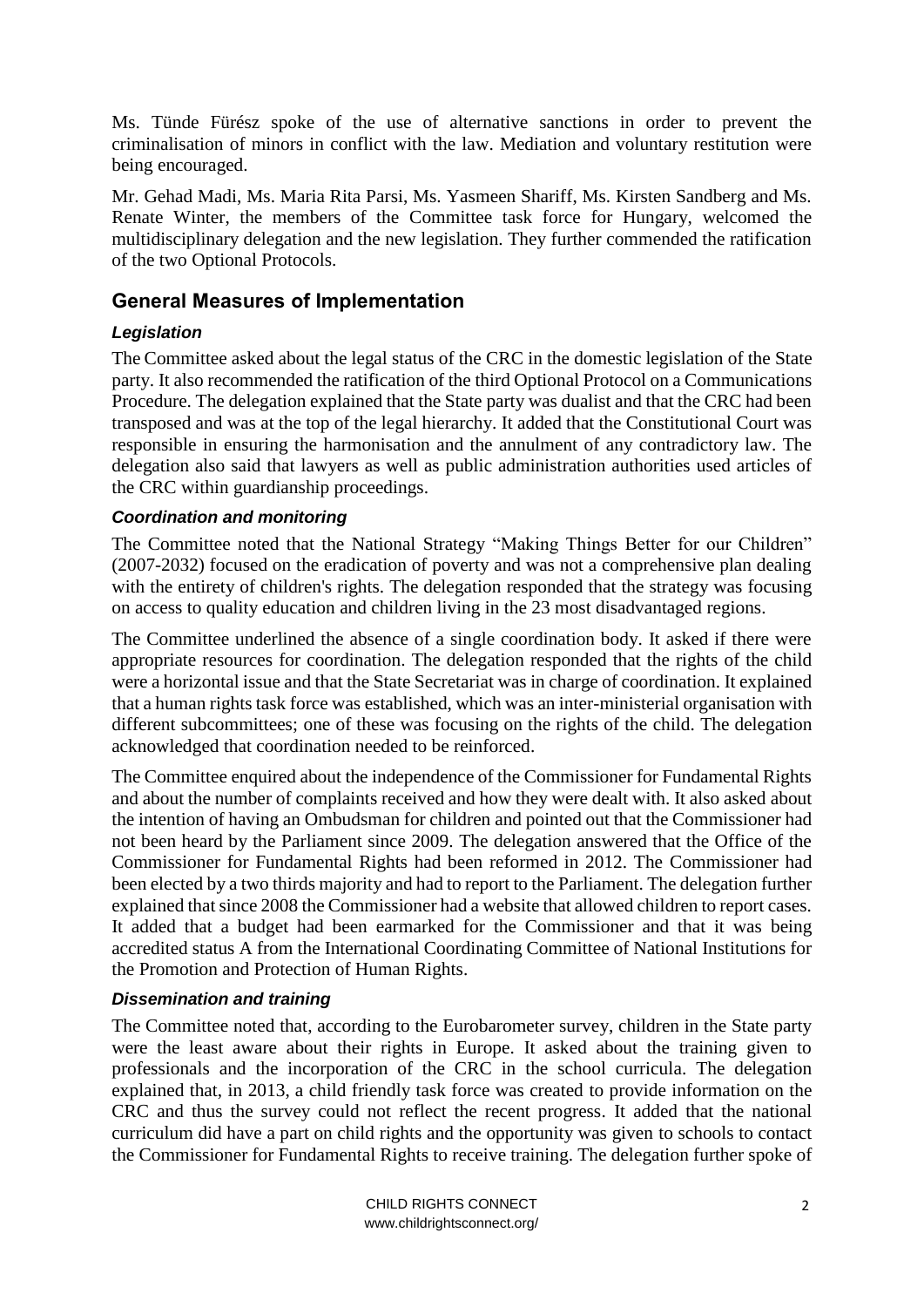the support given to teachers through trainings and new programmes which would soon be accredited.

#### *Data collection*

The Committee raised concerns about the lack of disaggregated data on children from the most vulnerable backgrounds and Roma ethnic group. The delegation explained that the State party collected data on Roma students on a voluntary basis and did not use the ethnic background as an indicator.

#### *Budget*

The Committee took note of the reduction of the budget for local governments and enquired about the funds that had been earmarked for children. The delegation answered that the government had made tremendous efforts to fight social exclusion and that more than 4 million Hungarians were in employment.

#### *Cooperation with civil society*

The Committee highlighted information received that indicated that the State party penalised NGOs that received foreign funds. The delegation did not respond to this question.

# <span id="page-2-0"></span>**General Principles**

#### *Non – discrimination*

The Committee raised concerns about the subsisting substantial discrimination against minorities and migrants. It took note of the "Meeting Point Programme" that reached 3,760 students and asked if it would be extended to other schools. The Committee further enquired about general awareness raising in the population and the inclusion of Roma children in education. It also emphasised the rising Anti-Semitism and the continued discrimination based on gender which affected career choices. The delegation responded that there was a subject on moral studies in the national curriculum which enabled to educate children in the 1<sup>st</sup> and 5<sup>th</sup> grades on tolerance.

The Committee asked about discrimination against LGBTI children. The delegation explained that the national curriculum between the  $5<sup>th</sup>$  and  $12<sup>th</sup>$  grades also included information campaigns on social exclusion and the need to know about diversity which included different sexual orientations.

#### *Best interests of the child*

The Committee underlined that the legislation of the State party did not take into account the best interest of the child during custody and detention. The delegation did not respond to this question.

#### *Respect for the views of the child*

The Committee noted that children above 14 were heard in cases concerning guardianship but underscored that those under 14 were only exceptionally heard. It further emphasised that children were not heard in schools and asked if their views were respected in child protection cases. The delegation answered that parents and student associations had the right to give their opinion about life in schools.

# <span id="page-2-1"></span>**Civil Rights and Freedoms**

## *Corporal punishment*

The Committee pointed out that corporal punishment had been banned but that this had not been promoted in practice. It asked if there had been training on alternative measures of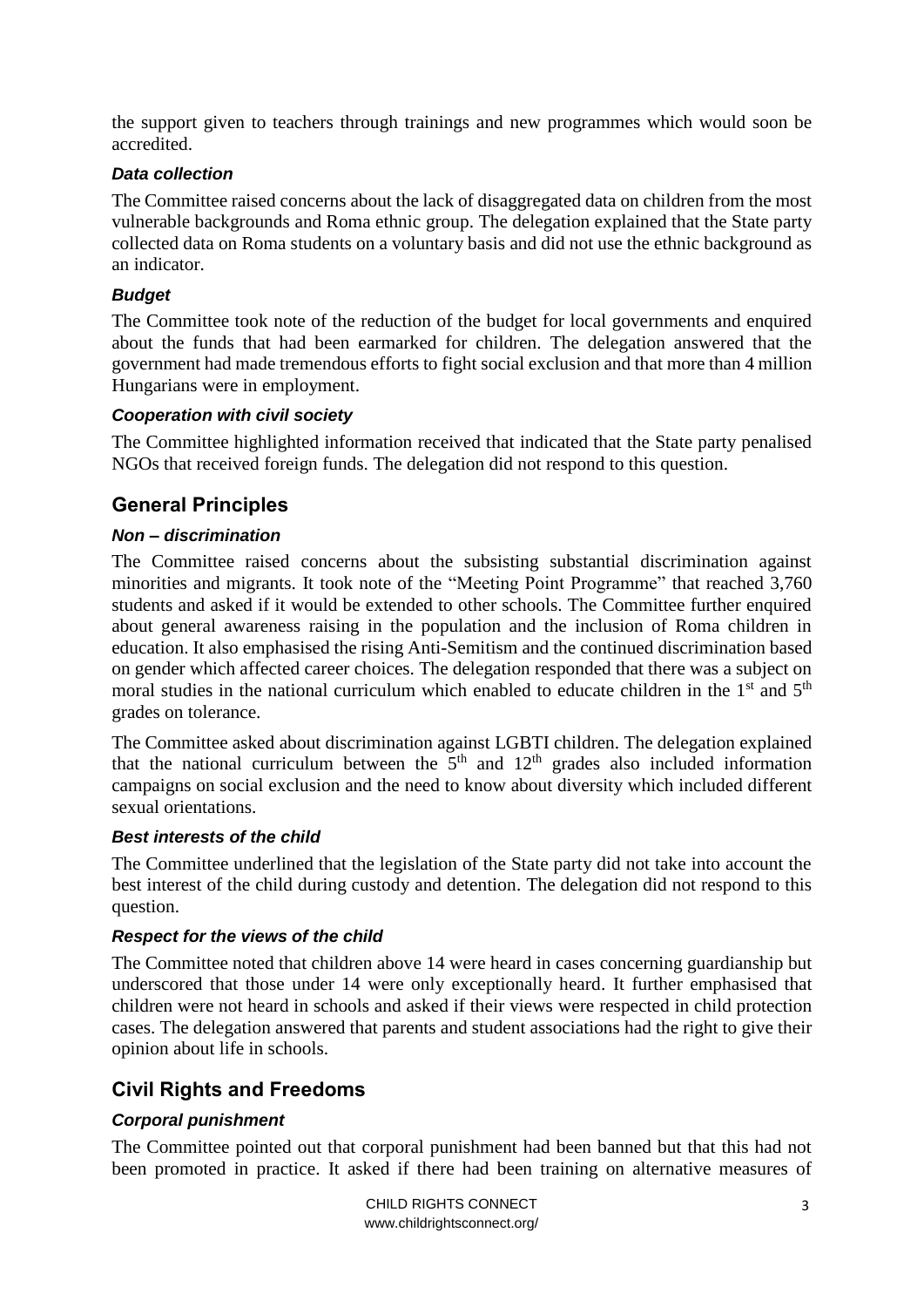punishment and underlined that school guards were allowed to use force. The Committee further highlighted that some judges did not consider cases of corporal punishment as a crime due to the fact that the prohibition was in the Child Protection Act and not in the Criminal Code. The delegation responded that, since 2013 teachers were prosecuted if they resorted to violence.

#### *Child abuse*

The Committee raised concerns about the failings of the child protection system, as it had been illustrated by a case of child abuse in Szigetszentmiklós. It asked if more efforts had been made to train professionals and increase resources. The delegation answered that the child protection services had to collect signals from all stakeholders to transmit them to the guardianship authorities under a new uniform standardised method that became effective in 2014. There had been 21,000 cases which required intervention. It also said that 948 cases were taken to court in 2013 by the guardianship authorities. The delegation explained that in the case of Szigetszentmiklós, the court proceedings were still ongoing and the children had been enrolled in rehabilitation programmes.

The Committee asked if domestic violence was considered to be a private matter. The delegation assured that child abuse and domestic violence were not considered to be private matters.

#### *Freedom of thought, conscience and religion*

The Committee noted that the new curriculum made it compulsory to attend religious education. The delegation responded that religious education was not obligatory and children could choose moral education.

#### *Freedom of association and peaceful assembly*

The Committee highlighted that children under 14 were unable to hold decision making positions in their own associations. The delegation explained that the Civil Code gave children the right to become members of associations but not take a leading role. Under 18s could not make legal statements on their own behalf and thus could not commit themselves to financial issues.

#### *Right to an identity*

The Committee asked about baby boxes and reminded the State party that they contravened Articles 6, 7, 8, 9 and 19 of the CRC. The delegation answered that baby boxes were a unique instrument and were only a last resort. It added that pregnant mothers received numerous services and that parents had 6 weeks to recuperate their infant following his birth. DNA tests could be used to confirm the parenthood. The delegation further specified that adoptive parents would be taking the role of the biological parents for abandoned children.

# <span id="page-3-0"></span>**Family Environment and Alternative Care**

#### *Family support*

The Committee asked about mothers in detention and if alternatives to detention existed. It enquired about the support that the children of incarcerated parents would receive. The delegation said that incarcerated mothers could previously keep their children for 6 months but now it was one year. It added that new initiatives were launched to enable children to remain in contact with their detained parents, such as transmission of drawings and voice recordings.

#### *Institutions and family-based care*

The Committee welcomed the strengthening of foster care and the training scheme for parents. It asked about safeguards as well as complaint mechanisms to prevent abuse. The Committee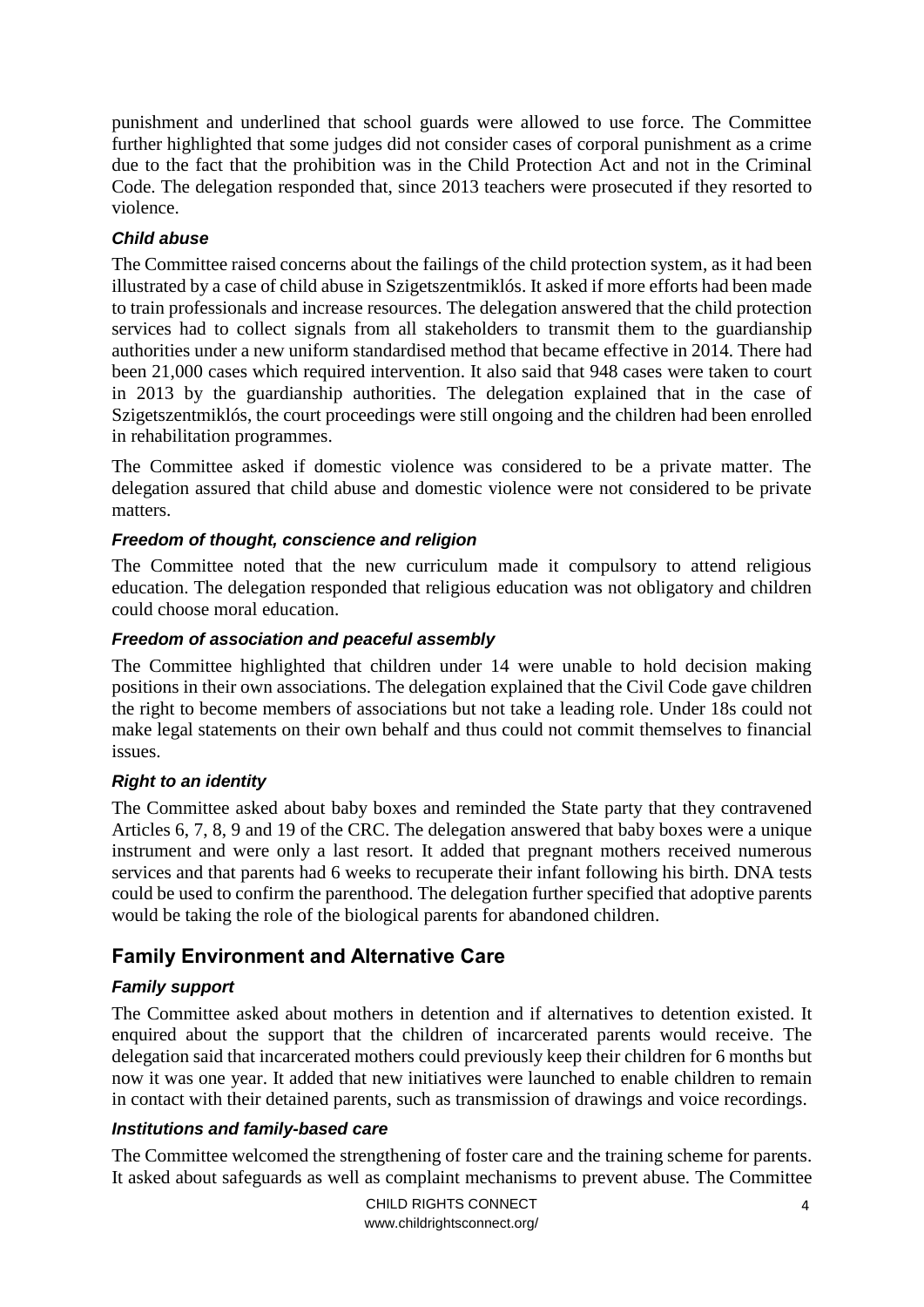noted that foster care was provided until the age of 12 and enquired about the possibilities for older children. The delegation explained that foster parents were employed and received a salary with social insurance. It also said that foster parents received training as it was now a recognised profession.

#### *Adoption*

The Committee asked about the adoption of Roma children. The delegation responded that there was no data on the ethnic origin of children; therefore, adopted Roma children could not be identified.

# <span id="page-4-0"></span>**Basic Health and Welfare**

#### *Health services*

The Committee underlined that teenage pregnancies were on the rise and abortion was used as a contraceptive. It asked for more information on reproductive health education. The delegation answered that a diverse support system for teenage pregnancies existed such as a one off birth benefit, family benefits and targeted benefits. It specified that district nurses were tasked with providing support to mothers and families and could refer mothers to other services, if needed. There were interim homes for crisis pregnancies and there were NGOs which focused on pregnant women in a crisis situation. The delegation further emphasised that sexual education was part of the school curriculum.

The Committee highlighted regional disparities of healthcare and asked about the measures that had been taken to harmonise these provisions. The delegation responded that the State party encouraged doctors at the end of their studies to work in disadvantaged areas. Furthermore, their work environment had been improved.

The Committee took note of the rate of suicide and enquired about care given to children with mental disorders. It said that there seemed to be insufficient mental health professionals and a lack of rehabilitation programmes. The delegation acknowledged that the number of suicides had increased because of online harassment. It added that the Criminal Code criminalised the encouragement or facilitation of suicide. Psychologists were presents in schools and 26 psychologists and 12 psychiatrists were dealing with 483 children in specialised homes.

The Committee spoke of the growing trend of births at home and asked how they were being monitored. The delegation explained that there were 100 home births annually and added that there was good collaboration among the different stakeholders.

#### *Breastfeeding*

The Committee emphasised that breastfeeding rates were very low (46 per cent after 6 months) and that this was linked to the provision of free infant formula. The delegation answered that the notice on formula mentioned that breastfeeding was preferable and nurses also encouraged it. Furthermore, the advertising of infant formula was prohibited in hospitals and mothers had the opportunity to breastfeed during working hours.

#### *Children with disabilities*

The Committee inquired about the identification of special needs children and under which circumstances could a child be excluded from schools. The delegation explained that there was a programme to standardise diagnostic tools with a registry and a follow-up system. It added that the diagnosis started at the age of 18 months and was done by experts such as paediatricians and psychiatrists. The delegation further said that if the Committee of experts decided to refer children to a specialised school it had to be for cases of medium to serious disabilities.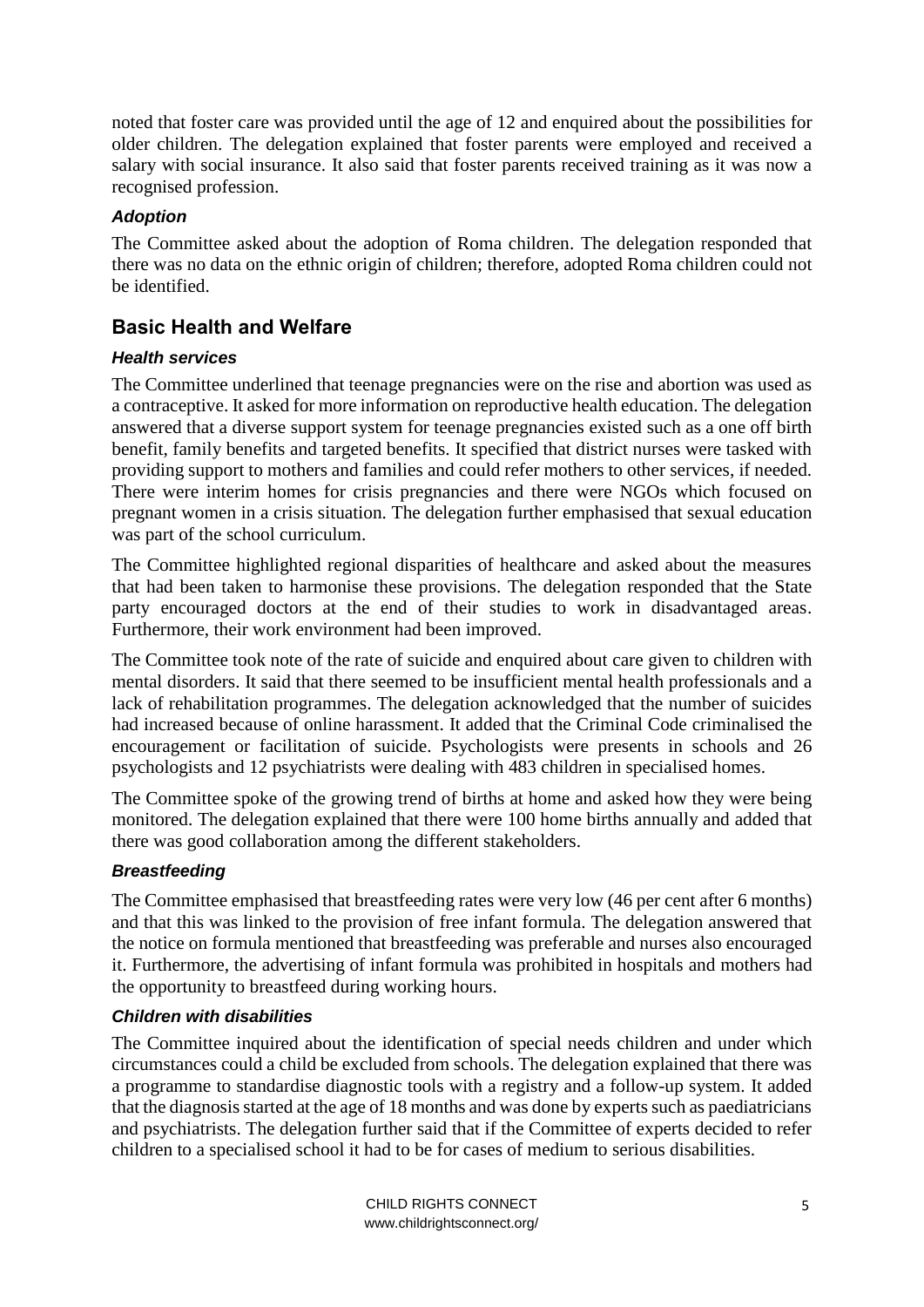The Committee asked about what was being done to favour home care of children with disabilities and reduce their institutionalisation as well as enable deinstitutionalisation. It underscored that children with severe mental disabilities seemed to be particularly left apart. The delegation answered that the strategic goal was to have children with disabilities living in their families. There were 140,000 children either with a disability or critical illnesses. It added that there were support services specifically for children with disabilities which provided transportation and counselling. The delegation further said that in order to return children with disabilities to their families support was given such as home visits by nurses.

The Committee spoke of the misuse of psychotropic drugs in institutional settings. The delegation stated that there was no abuse of such drugs. It added that therapy was provided and drugs could only be prescribed by psychiatrists.

#### *Drug and substance abuse*

The Committee took note of the campaigns to fight drug abuse but was concerned that the police gave trainings in schools. It asked if the aim was to prevent or to punish and if children with addiction were considered victims or criminals. The delegation said that 516,000 Euros had been allocated for drug abuse specific programmes. It also explained that 290 policeman had participated in programmes focused on prevention with information being provided to parents.

# <span id="page-5-0"></span>**Education, Leisure and Cultural Activities**

#### *Pre-school education*

The Committee asked if kindergartens had sufficient human resources. The delegation stated that kindergarten attendance would be made compulsory from the age of 3 and that 90 per cent of children between 3 and 6 were already enrolled. It further explained that demographic figures in the State party were decreasing and thus the number of teachers was sufficient.

#### *Education*

The Committee asked why the age for compulsory school attendance had been reduced from 18 to 16 years old. It also asked about the shortening of the vocational training curriculum. The delegation acknowledged the reform of the vocational training but said that this was to better respond to the needs of the labour market and that the quality would not be affected.

The Committee noted that one third of Roma children were in special education and raised concerns about the practice of having segregated schools. It underscored that the European Court of Human Rights had condemned the State party for misdiagnosing the special needs of Roma children. The delegation stated that segregation was legally banned in the State party and no child could be segregated unlawfully. It pointed out that 29 per cent of children at the primary level were from disadvantaged backgrounds. The delegation underlined that the State party looked at the socio-economic background of the family and not its ethnic one. It said that 54 per cent of children received catering in school and there was the "Útravaló Scholarship Programme" which focused on supporting children at every level of schooling.

The Committee asked about the access to school and the stigmatisation of lower performing children. The delegation explained that there had been an impact assessment which had led to the modification of school districts. The State party had launched an equal opportunities plan which measured the success rate of schools and required the use of action plans in cases of underperformance. The delegation further said that 198 school districts had launched such action plans and that the Commissioner for Fundamental Rights received around 600 direct complaints from children annually.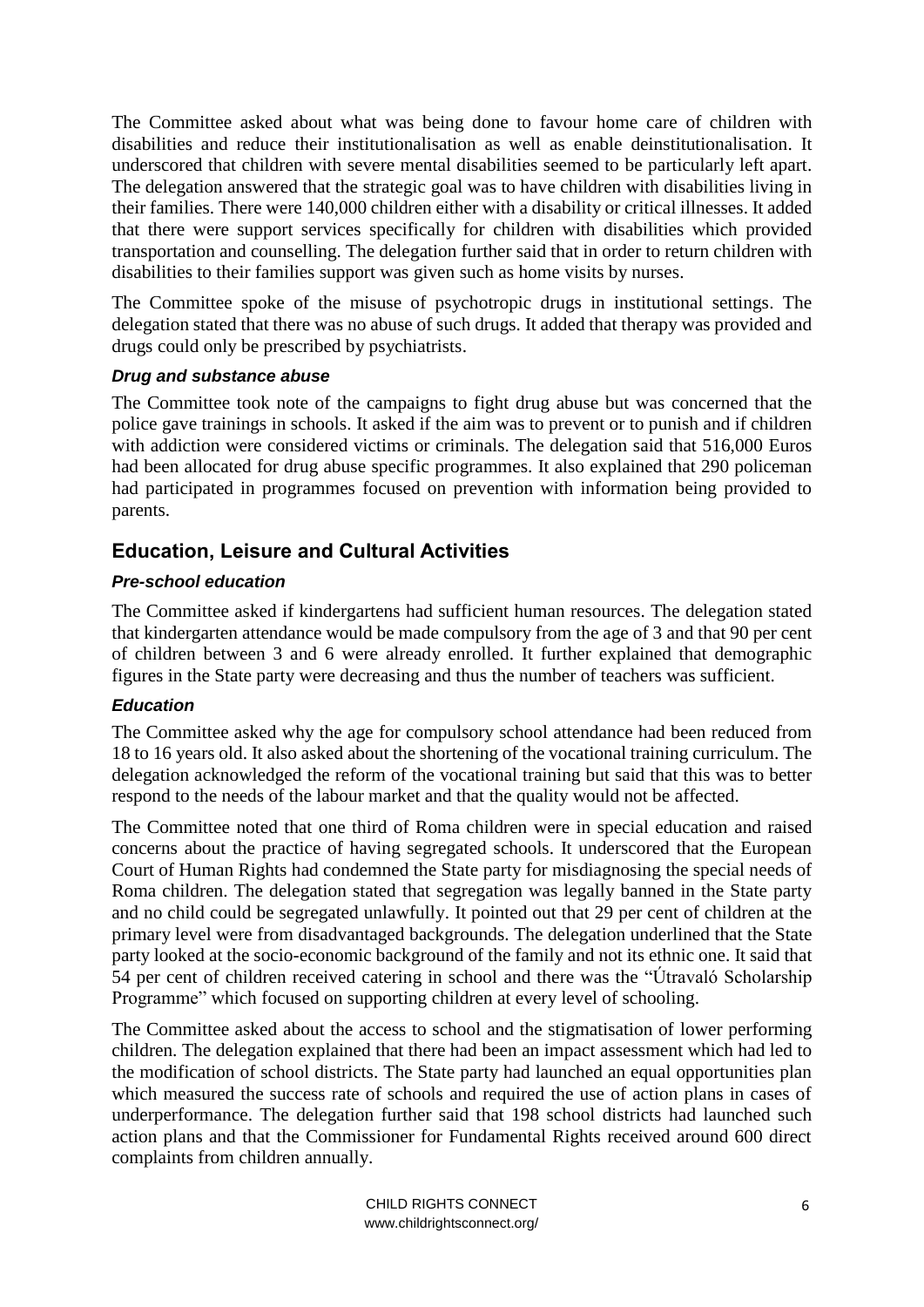#### *Children with disabilities*

The Committee enquired about inclusive education and the training for teachers on children with disabilities. It was worried that children with disabilities suffered from discrimination. The delegation said that there were travelling specialists to enable integrated education and that 67 per cent of the children were educated in an integrated manner.

#### *Leisure and cultural activities*

The Committee asked if there were leisure activities for children with disabilities which did not separate them from other children. The delegation answered that within the school system sport activities involved all children.

# <span id="page-6-0"></span>**Special Protection Measures**

#### *Juvenile justice*

The Committee asked about child friendly proceedings. The delegation described the achievements of the Working Group for Child-friendly Justice which aimed to make judicial processes more child friendly. A website had been established and 300 judges had visited schools to provide lessons on the judicial system. The delegation added that these sessions included an interactive dialogue on child rights. It further highlighted that 2012 was the year of child friendly public administration with several programmes raising awareness among children.

The Committee raised concern about the lack of an independent complaint mechanism for children in detention. The delegation explained that children could report a complaint to the director of the detention centre or transmit it to NGOs, if they did not want to address the director. Their relatives could also lodge a complaint and only the prosecutors had access to complaint boxes.

The Committee raised concerns about the lowering of the age of criminal responsibility to the age of 12 for serious crimes and the possibility to detain minors for petty offences. It further asked about the alternatives to detention and the possibility to be imprisoned for defaulting on a fine. The delegation responded that the number of violent crimes had increased recently, which justified the lowering of the age of criminal responsibility for exceptional cases. It added that pre-trial detention was only for exceptional cases and could be for maximum one year. The delegation said that fines could not be imposed if the child did not have an income and that mediation could also be used instead of detention in case of a default of payment. It further specified that only 4 per cent of misdemeanour cases under the Offences Act of 2012 led to detentions.

The Committee inquired about the background of legal representatives and how access to the children was ensured. The delegation assured that there were no restrictions in the access to the legal representatives and added that it was their legal obligation to maintain the contact with the institution and the parents. It further said that the child legal representative took on the role of life advisor and there was a limit of 30 children per guardian. The delegation acknowledged that there was an increasing need for legal representatives and said that the new system would be monitored.

# **Concluding Remarks**

Mr. Gehad Madi, Ms. Maria Rita Parsi, Ms. Yasmeen Shariff, Ms. Kirsten Sandberg and Ms. Renate Winter, the members of the task force, welcomed the interactive dialogue and pointed out that the main goal of the Committee was to facilitate the implementation of the CRC.